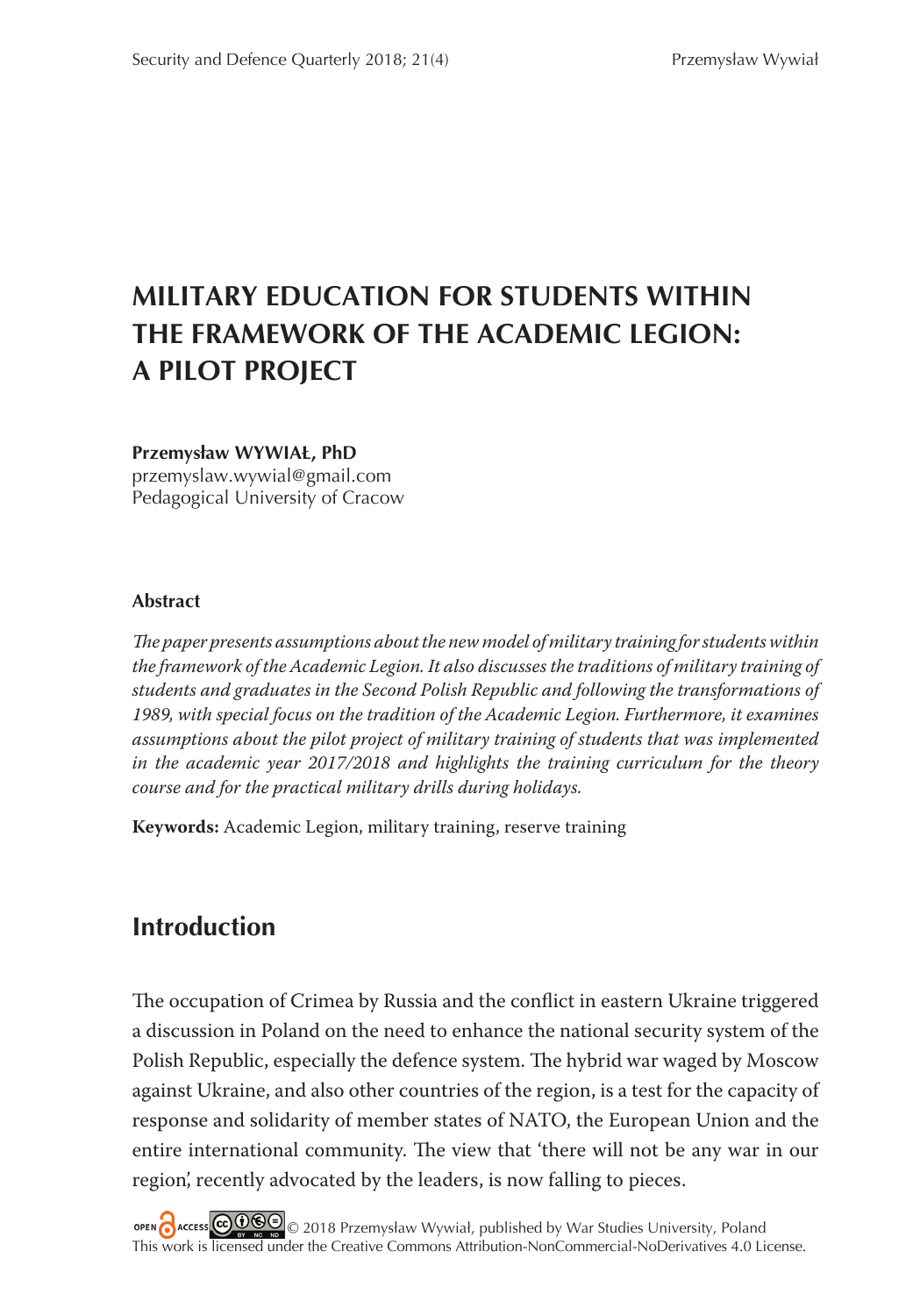It was based on such an erroneous assumption that the Armed Forces of the Republic of Poland were professionalised in 2009 and the system of universal military training was abandoned. The army that was created was only based on professional operational formations able to take part in international allied operations, aimed at stabilisation and crisis management. However, one fundamental task of the army was forgotten, and that was the defence of the territory and sovereignty of the state. It is, above all, Article 5 of the North Atlantic Treaty defining the principles of cooperation in fight against an armed attack that was invoked, while Article 3 obligates member states of NATO to develop their individual capacity to resist armed attack.

The Ukrainian experience has shown that a professional army deprived of territorial defence and an efficient system of reserve training is not capable of facing the challenges of contemporary armed conflict. Discussions are taking place in Poland and actions are being undertaken aimed at rectifying these errors. Since  $1<sup>st</sup>$  January 2017,a Territorial Defence Force has been recreated. Much effort is being devoted to finding ways of incorporating 'pro-defence' and the socalled 'uniformed classes' at secondary schools into the territorial defence and the reserve training system. In order to rebuild the ranks of officers and noncommissioned officers, the pilot project of military education for students, the 'Academic Legion', was launched in the academic year 2017/2018. This paper is devoted to that latter issue.

## **Traditions of students' military training in Poland**

Students' military training in the period of the Second Polish Republic was harmonised with the state programme of a 'nation at arms' that included universal defence preparation of the public with the participation of the army, schools and paramilitary organisations (cf. Kęsik 1998).

In the late 1920s, suggestions were made regarding restoring the Academic Legion, i.e. the military formation established in November 1918 and composed of students. It took part in battles for independence. Unfortunately, this project was discontinued in 1932 due to low interest.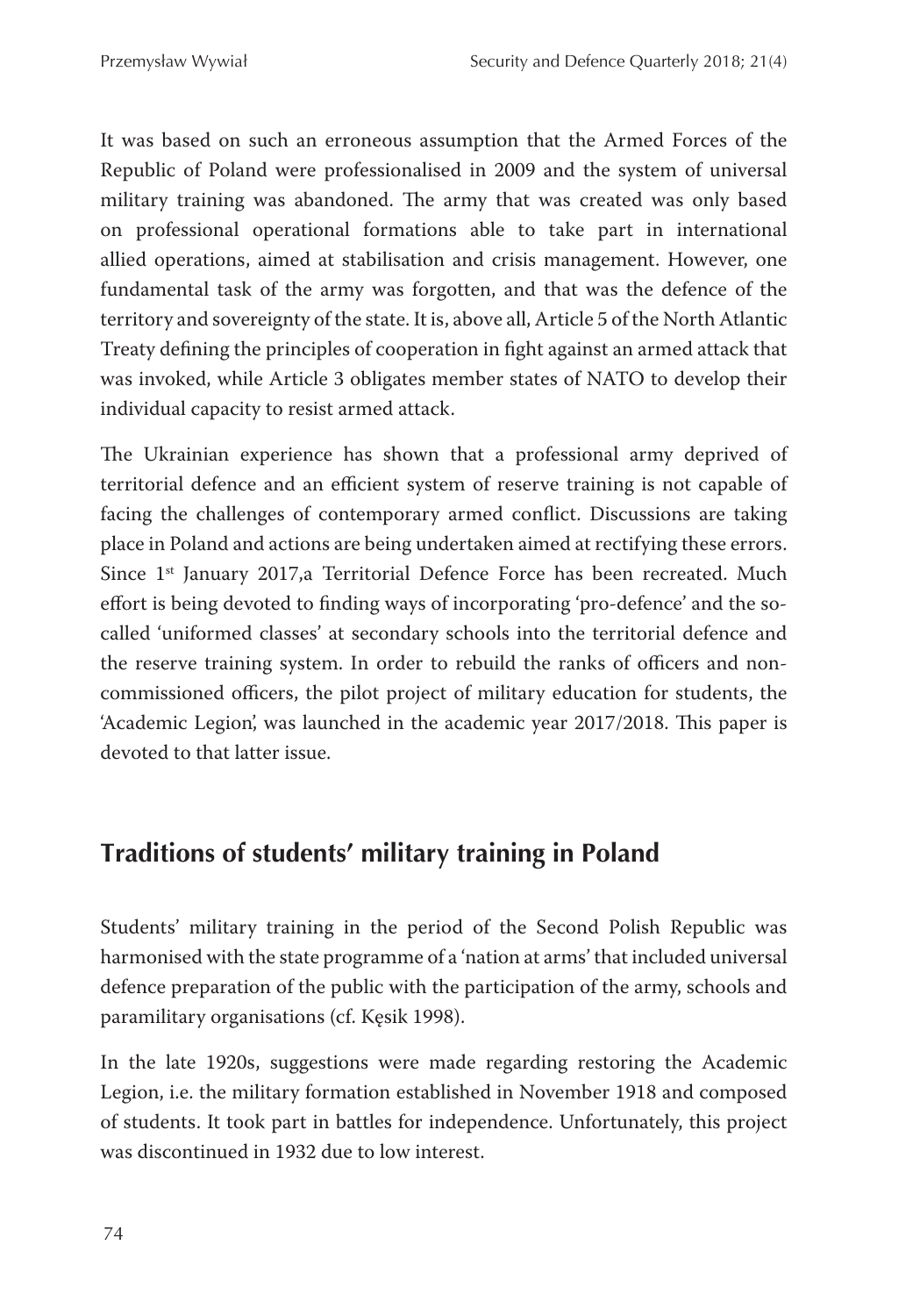Another attempt at introducing military training at universities was undertaken towards the end of 1937. In January 1938, the Ministry of Military Affairs appointed leaders of the Academic Legion organisations in all academic cities and approved the rules and regulations. The Ministry of Military Affairs and the Ministry of Religious Confessions and Public Enlightenment prepared curricula for army training at universities. Academic Legions were formed in all Polish academic cities. They were commanded by a regular army staff officer and reported to the commander of the relevant regional corps (territorial military authorities) concerning the matters of service, and to the Commander of the Academic Legion concerning matters of substance and organisation. The administrative and economic supervision was exercised by the State Office of Physical Education and Military Training.

The objectives of the military training within the framework of the Academic Legion were:

- military preparation of academic youth with regard to mental, moral and physical aspects;
- developing a sense of individual and collective responsibility for matters of defence and the military power of the state as well as disciplined and devoted work on improving its power;
- preparation of people from all civic walks of life capable of effective and active cooperation with the army;
- maintaining overall dexterity and extending military knowledge among junior reserve commanders as well as preparation for war tasks for all who did not serve in the army including people exempted from the obligation to perform military service.

The activities of the Academic Legion focussed on military drills at barracks, lectures at universities and physical exercises at various sports facilities. The main task was to ensure the defensive preparedness of the Polish intelligentsia. This was intended to include both the basic preparation and maintaining the reservists' capabilities. The instruction staff were trained at a central summer camp in Lidzbark Welski. Each of the Legions organised three-day training camps. Furthermore, the Infantry Training Centre in Rembertów offered an information course for reserve officers who were involved in the activity of the Legion. Legion trainees were uniformed following the army pattern. The distinguishing element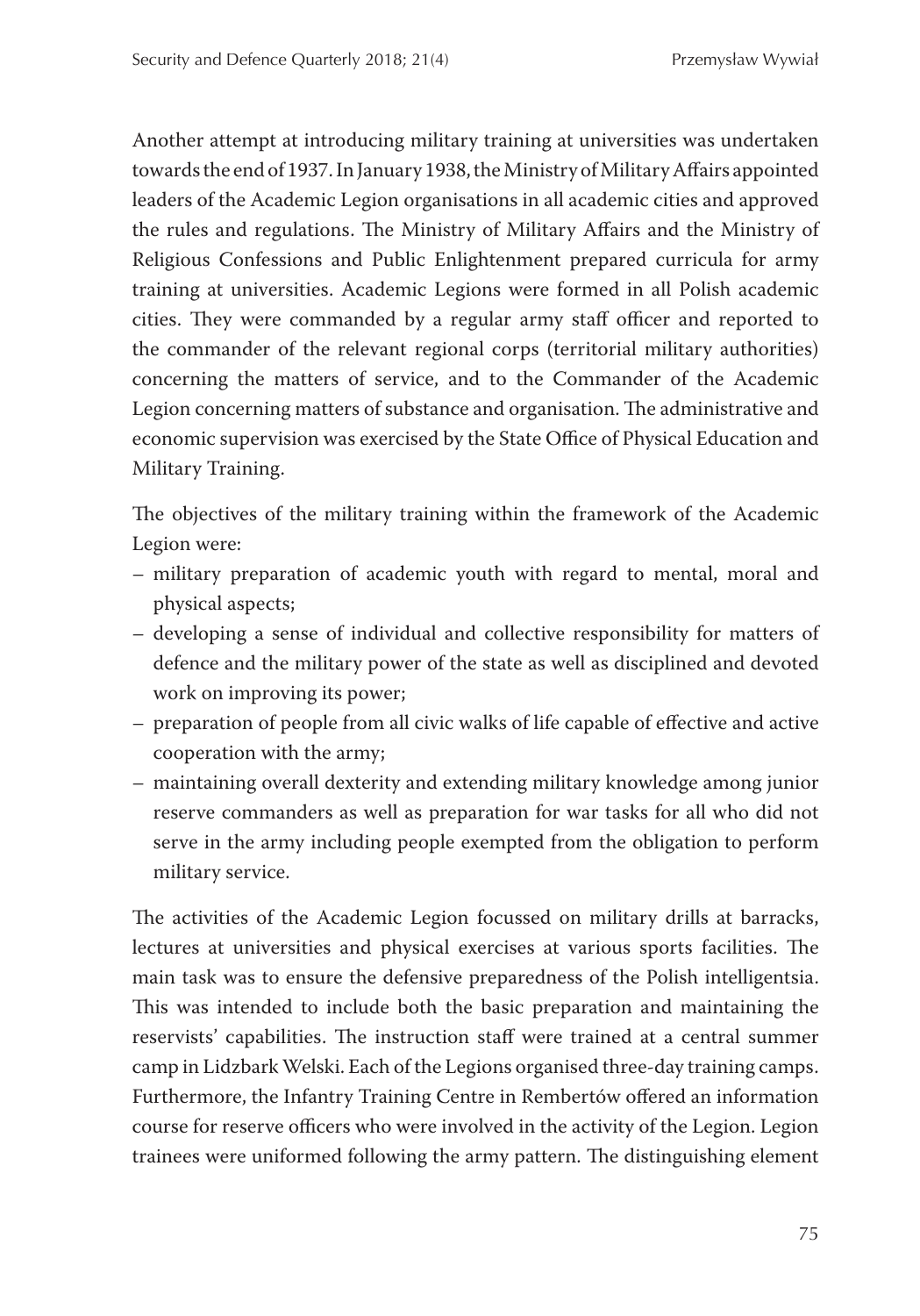for them were the initials 'LA' worn on the epaulettes as well as a shield with the crest of the university and occasionally the crests of the faculties. The functionaries also had ornamental cords. Members of the Academic Legion received uniforms for the time of service and kept them at home. All political activity was banned within the Academic Legion.

As of 1<sup>st</sup> of September 1938, the Legion was incorporated into the National Defence (territorial defence) force as a supplementary service. The activity of the Academic Legion towards the end of the Second Republic was of great importance for students' military preparedness and had a direct impact on the level of training of the cadre of officers and non-commissioned officers of the reserve. It also shaped the positive attitude of the intelligentsia towards national defence (Dziemianko, Łagodowski 2010, pp. 50-54; Wywiał 2014, pp. 159-168).

After the Second World War, military training for students was introduced in 1949. In 1954, military faculties were established at civilian universities. Military training was compulsory for all students who were fit for military service ('health category  $A'$ ). Theory classes were held during the academic year, with training courses at military units during holidays (up to 45 days). Students who successfully completed such a programme were transferred to the reserve. They could receive the lowest officer rank after completing some additional courses. Female students could also take part in military training at universities but they were not called up for training at military units. In 1967, the period of military training was extended from 45 days to three months.

In 1973, a new system of military training for students and graduates was introduced and this provided for training during studies as well as post-graduate service at Reserve Officer Schools and military units. Students of academies of medicine had military training during four terms with a post-graduate two-month training camp; students of maritime schools had military training during 6-7 terms; other university students had training at military faculties during 2-3 terms with a postgraduate one-year military (6 months at a Reserve Officer School and 6 months of practical training at military units). Furthermore, both male and female students who were exempted from the obligation to perform military service had classes in defence training.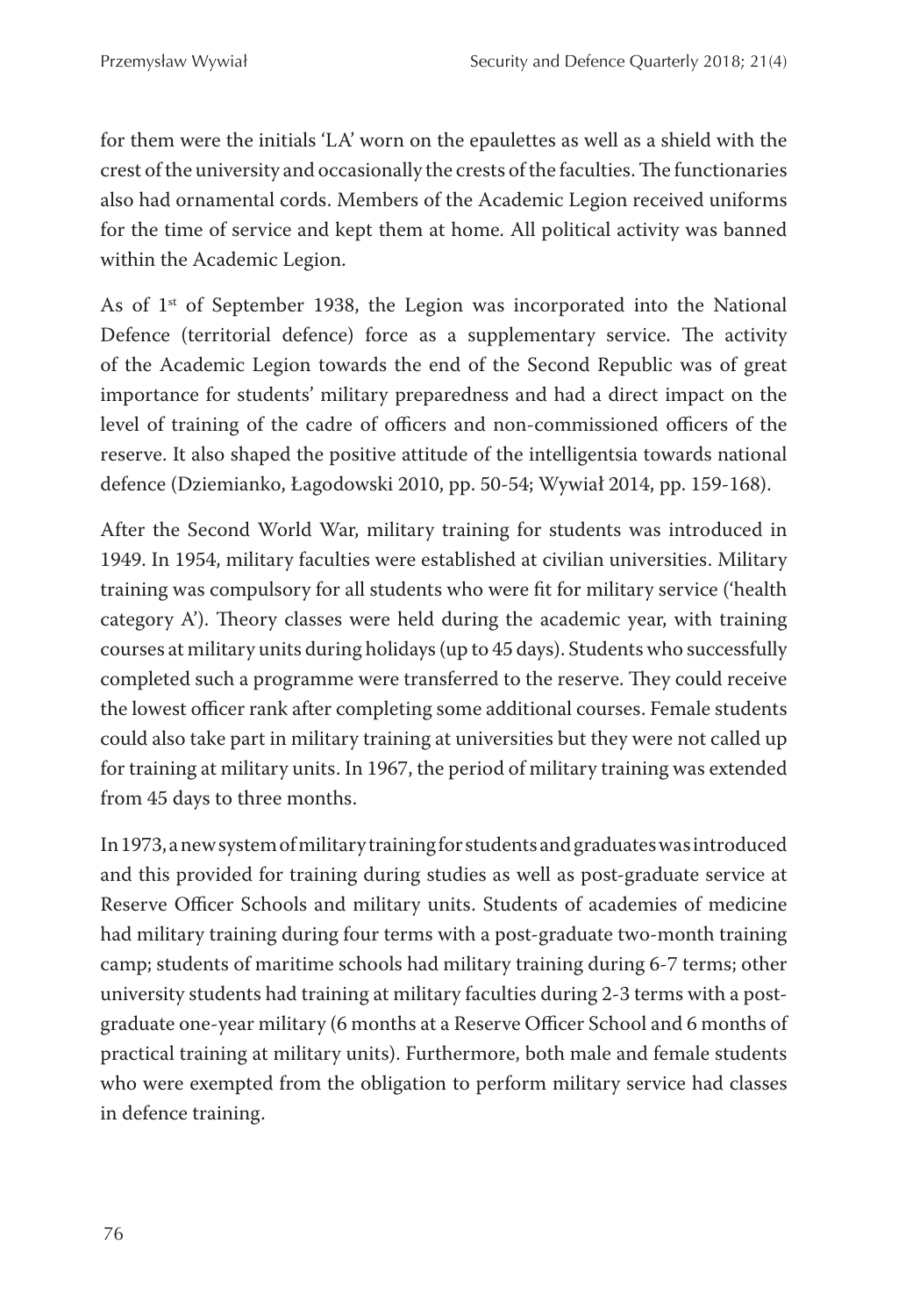A number of changes were introduced in 1980 when Reserve Officer Cadet Schools were established. Initially, university graduates were mustered for 12 months, and in the late 1980s for 6 months. After the systemic changes, in 1991, military training at civil universities was discontinued and enrolment at the Reserve Officer Cadet Schools was limited; these schools were closed down soon afterwards (Chmieliński 2015, pp. 281-293).

In the 1990s, university graduates were virtually never called up for military training, which neglected the need for reserve personnel training but was also a nuisance to the graduates themselves, who were not in compliance with the obligation of military service until they reached the age of 28. Instead, at the threshold of the 21<sup>st</sup> century, citizens' initiatives appeared with regard to solving this problem and introducing voluntary military training for students of private colleges (e.g. the Academic Legion, Academic Officer Training Corps) but they were not included in the reserve training system (Zegan 2000, pp. 91-94). A new form of military training for students was introduced in the academic year 2003/2004. Volunteer students had classes in defence training at colleges and then they could choose to be called up for a 6-week military training during holidays, and upon completion, they were transferred to the reserve. Graduates who did not receive such training would be called up for three-month training.

After the so-called "professionalisation" of the army, military education of young people, including university students, for the benefit of the armed forces reserve system was discontinued. This resulted in a break in the supply of young reserve cadres. Only some could take part in courses as part of the preparatory service for the National Reserve Forces or other training. One of the bonds connecting the army and society was broken, and the youth - including academic youth - was deprived of the possibility of fulfilling the constitutional duty of defence. A certain answer to this situation was the activity of students in the ranks of pro-defence organisations, such as Związki Strzeleckie (cf. Wywiał 2009), Legia Akademicka (Legia Akademicka KUL 2015, pp. 18-19) or Stowarzyszenie Ruch na Rzecz Obrony Terytorialnej ObronaNarodowa.pl.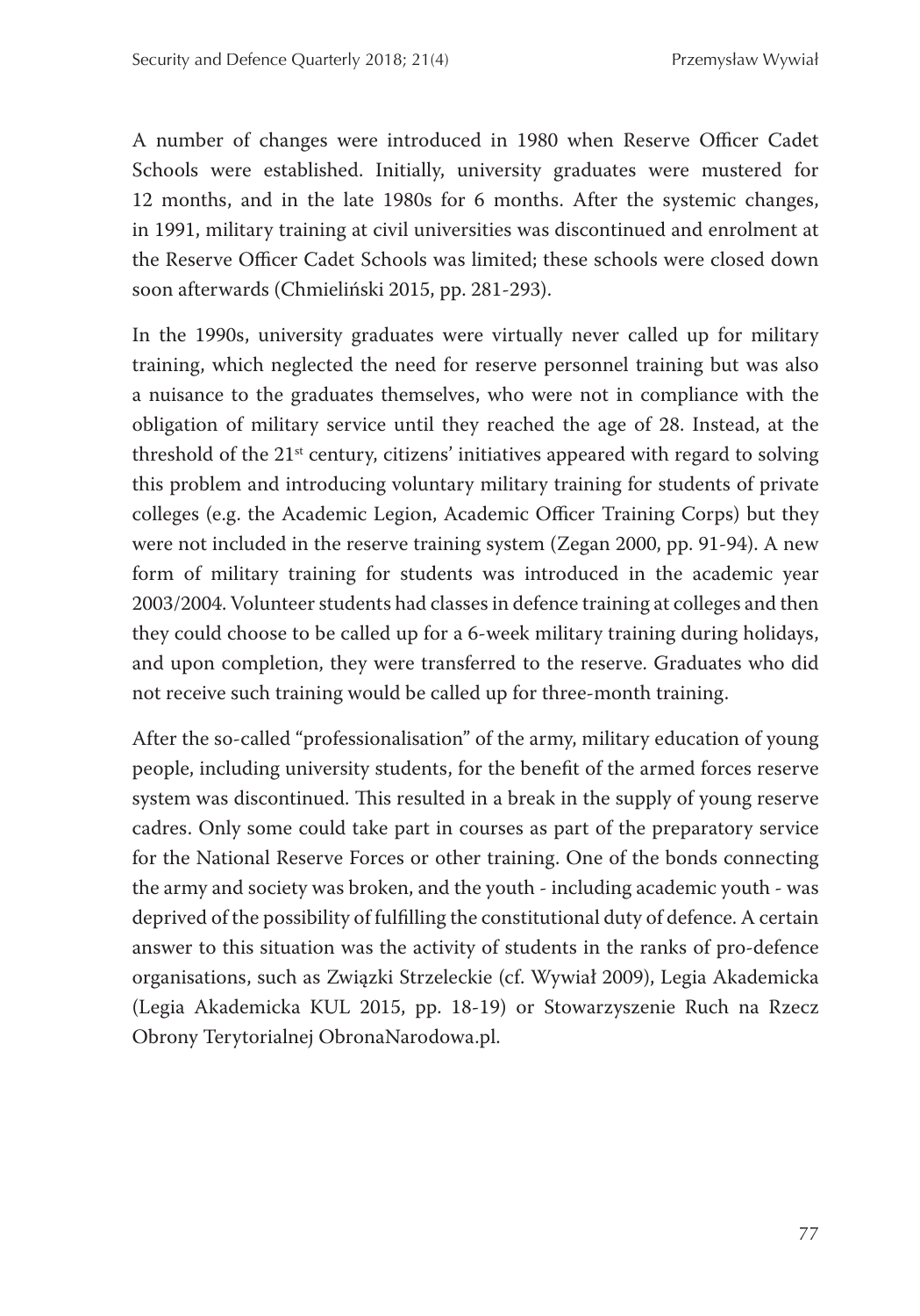## **Assumptions about the new model of military training for students**

As mentioned in the introduction, the Armed Forces of the Republic of Poland are facing the urgent task of replenishing the ranks of reserve personnel to ensure a greater influx of younger reserve soldiers, in particular officers and noncommissioned officers. In order to make up for the many years of negligence, the Ministry of National Defence, in cooperation with the Ministry of Science and Higher Education launched a pilot programme of voluntary military training for students under the name 'Academic Legion' in the academic year 2017/2018.

On 26th June 2017, the Secretary of State in the Ministry of National Defence, Michał Dworczyk, presented the 'Concept of military education of students within the framework of the Academic Legion'. Modelled after the 2003-2008 solutions, training is to be divided into a theory part, taught at universities and colleges during the academic year, and a practical part implemented at military units and centres during holidays.

Soon afterwards, on 13<sup>th</sup> July 2017, the Minister of National Defence, Antoni Macierewicz, signed Decision No. 146/MON on implementation, of the pilot programme of military education for students within the framework of the Academic Legion from 1<sup>st</sup> October 2017. According to this regulation, students who successfully complete the theory classes and notify their wish to take part in military drills will be called up for practical military training.

The monitoring of the course of implementation of the theoretical part of the pilot programme and supervision over the implementation of the practical part was entrusted to the Secretary of State in the Ministry of National Defence, Michał Dworczyk.

The Decision of  $13<sup>th</sup>$  July 2017 also specifies the tasks of the Chief of the General Staff, the Commander-in-Chief and the Commander of the Territorial Defence Force with regard to carrying out the practical part of the military training for students at training centres and military units (Decyzja nr 146/MON Ministra Obrony Narodowej z dnia 13 lipca 2017 roku w sprawie wdrożenia programu pilotażowego edukacji wojskowej studentów w ramach Legii Akademickiej).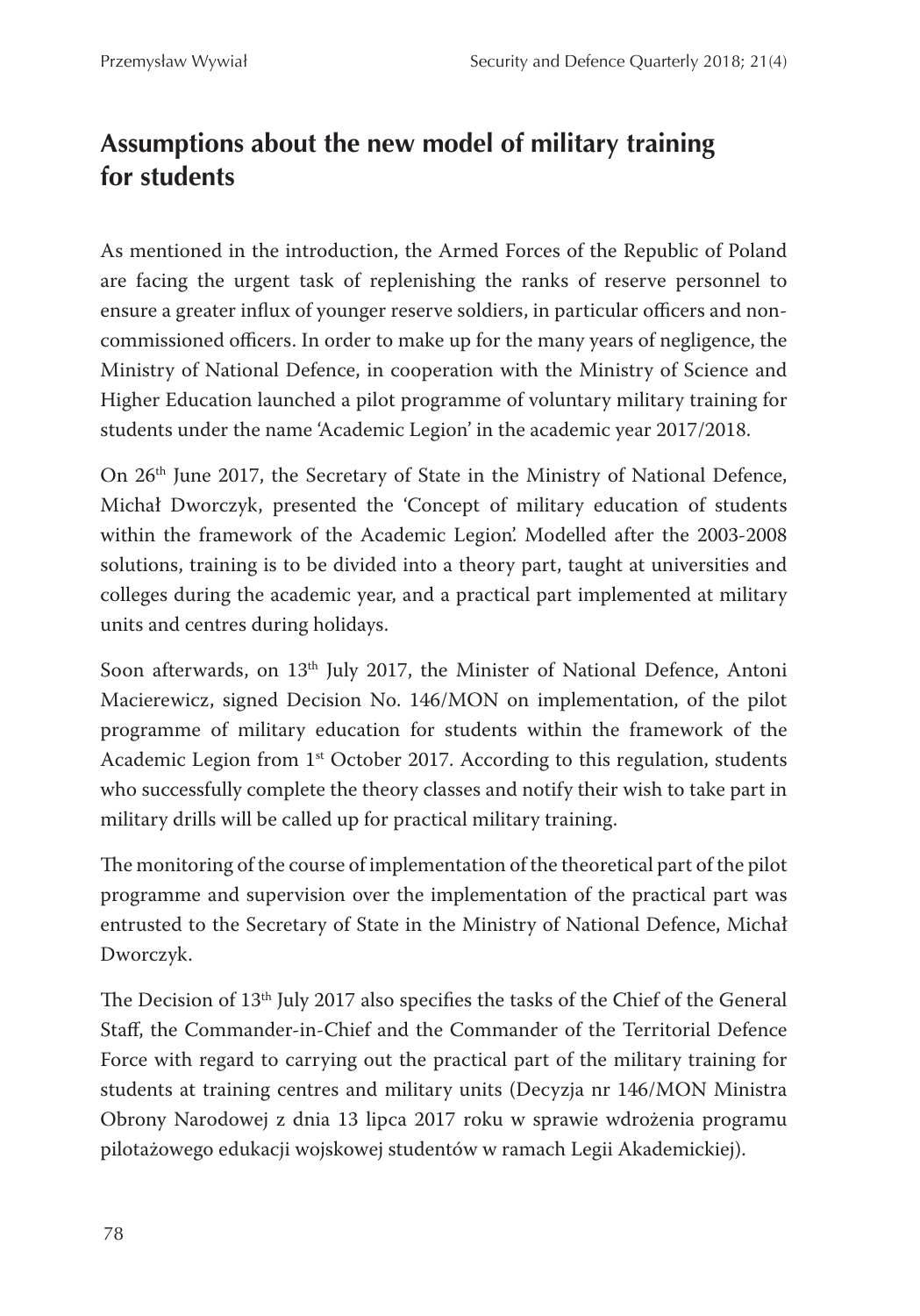The voluntary training of students will be taking place pursuant to relevant provisions (Art. 100(1) and (1a)) of the Act of  $21<sup>st</sup>$  November 1967 on the universal obligation to defend the Republic of Poland, which specify that the obligation of military service for reserve soldiers during peacetime consists in taking part in military drills and performing temporary military service; for persons transferred to the reserve and not being reserve soldiers, this obligation consists exclusively in taking part in military drills.

On 21<sup>st</sup> August 2017, the Secretary of State in the Ministry of National Defence, Michał Dworczyk, and Vice Minister of Science and Higher Education, prof. Aleksander Bobko, signed the *Agreement between the Minister of Science and Higher Education and the Minister of National Defence on implantation of the pilot programme of the concept of military education for students within the framework of the* Academic Legion.

Pursuant to the agreement, the theoretical part of the voluntary student training will be organised by the rector of the university, where the process of military training will take place.

The theoretical training curriculum comprises 30 class periods. The instruction will be in the form of lectures. After passing the theory part, the volunteer student will submit an application to the military authorities and will be called up to military drills, i.e. the practical part of the programme, which will take place at selected military units, military training units and military centres of the Armed Forces of the Republic of Poland during the holiday break, in two rounds, each lasting 6 weeks. Each round, in turn, consists of two modules:

- the module of elementary training, lasting 21 days, followed by an examination and taking an oath;
- $-$  the module of training of non-commissioned officers, also lasting 21 days, followed by an examination and appointment to the rank of reserve corporal.

In late August and early September 2017, an action was carried out in order to recruit potential lecturers in the circles of pro-defence organisations and reserve soldiers. Afterwards, they attended a course in teaching methodology.

The training programme is open to any student of a state or private college or university with Polish citizenship. On 12<sup>th</sup> September 2017, the Ministry of Science and Higher Education sent information and an invitation to join the pilot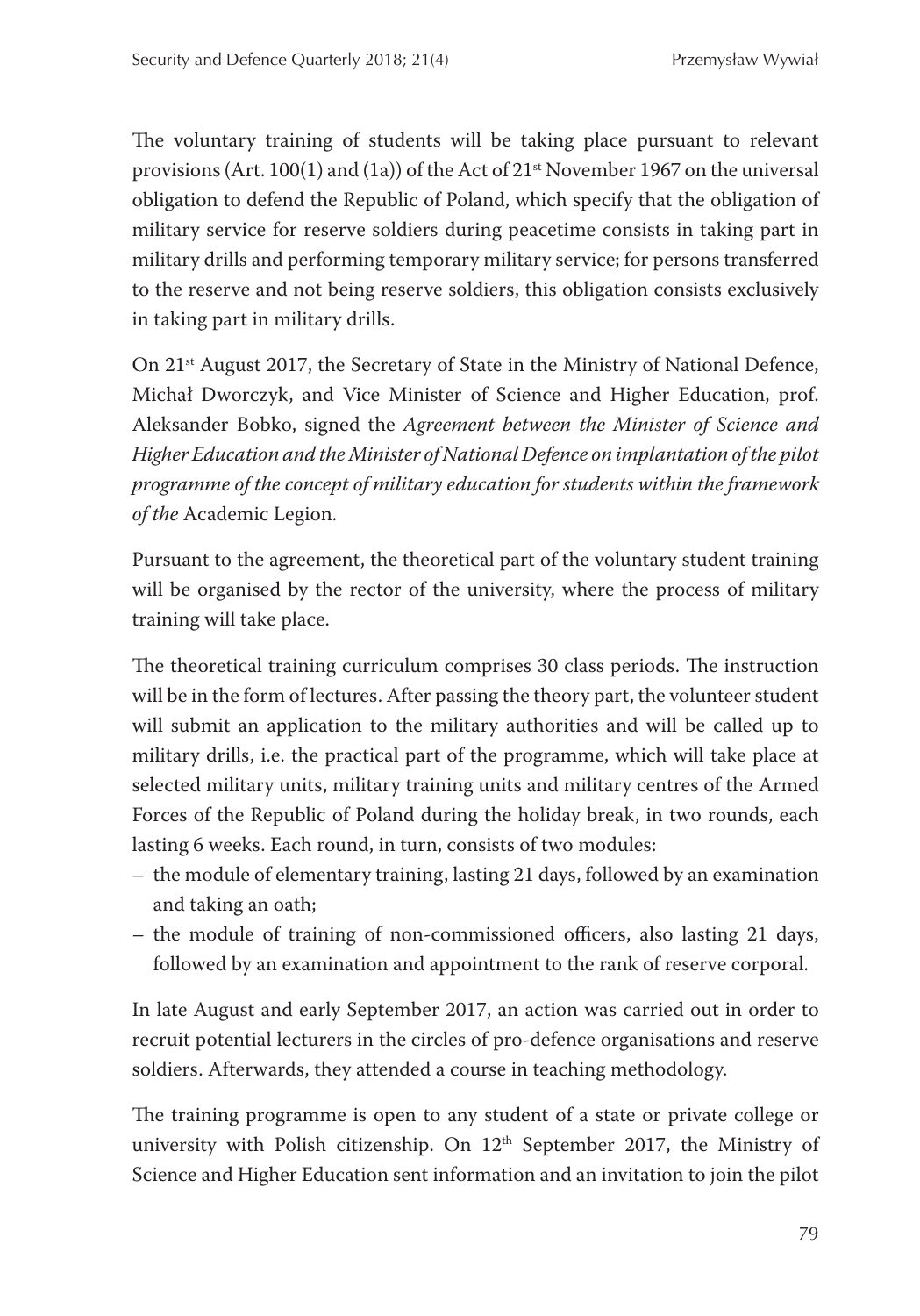programme to 94 state schools of higher education. Finally, 59 schools joined the programme, 54 state civilian and 5 military ones (*Lista uczelni uczestniczących w programie "Legia Akademicka"*).

In the autumn, some promotion activities for the project were undertaken, including shows and meetings at the schools concerned as well as activity in online media.

The Ministry of National Defence earmarked PLN 220m for the Academic Legion programme in 2018.

## **Course curriculum for theoretical military training of students**

On 12th September 2017, approval was granted to the *Programme of training for the implementation of military education of students within the framework of the Academic Legion – theoretical part of the elementary module and the non*commissioned officer module.

As stated in the *Programme of training*, the chief objective of the training of students of higher education is to prepare them, at the basic theoretical and practical level, for performing tasks related to infantry activities in private and non-commissioned officer corps.

The theoretical part of the training was planned to be accomplished during one or two terms according to the following schedule:

- theoretical part elementary (30 hours);
- theoretical part squad leader (20 hours);
- theoretical part instructor (15 hours).

This model was to end with the awarding of credits.

The main training tasks included in the elementary module are:

– providing learners with general information related to the defence system of the Republic of Poland as well as with the functioning, organisation and activities of the Armed Forces of the Republic of Poland;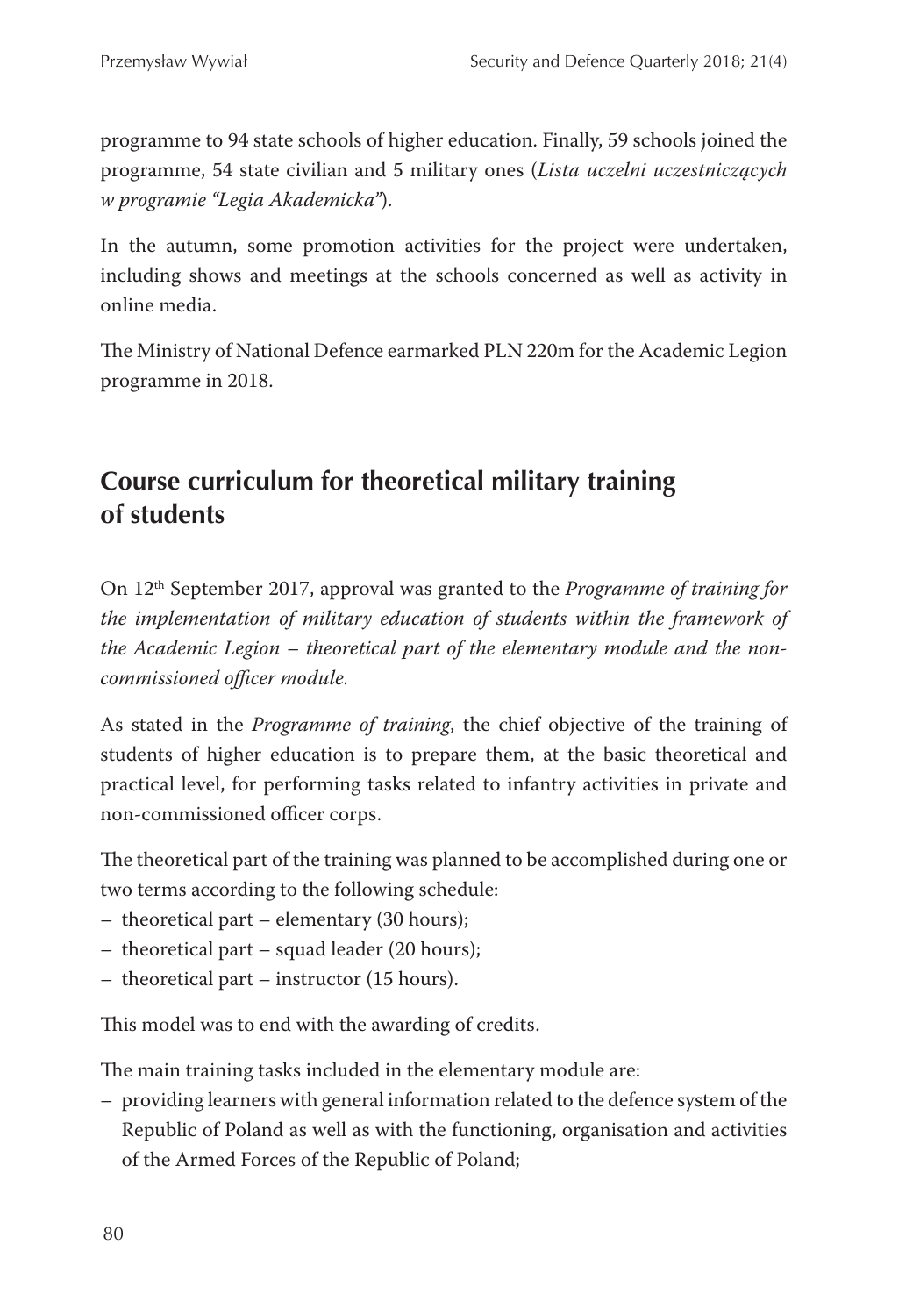- familiarising learners with the basic terms and conditions of military service stemming from the applicable legal acts;
- imparting the theoretical knowledge on the principles of tactical operations to learners;
- developing a system of values and attitudes, such as responsibility, discipline, involvement, care for the equipment entrusted and attachment to the traditions of the Polish army (Program szkolenia do realizacji Edukacji wojskowej studentów w ramach Legii Akademickiej – część teoretyczna modułu podstawowego i modułu podoficerskiego 2017, p. 5).

The objectives in the elementary module include:

- theoretical background of the basics of combat behaviour and individual actions, depending on the situation and the manner of enemy action;
- theoretical background for implementing the basic fire tasks using regular small arms;
- theoretical background for the principles of a soldier's conduct;
- preparation for developing physical fitness on one's own;
- mastering the basics of combat, logistics and medical training (Program szkolenia 2017, p. 6).

In the elementary module of the theoretical course, volunteer students take part in classes in the following sections:

- Rudiments of civic and military education (subjects: Rules and regulations, Civic education, Prevention and military discipline);
- Combat training (subjects: Tactics, Firearms training);
- Logistic training (subjects: Design and operation of weapons and military equipment, Logistics support);
- General training (subjects: Legal training, SERE Survive, Evade, Resist, Extract, Medical training).

The main training tasks in the non-commissioned officer module include:

- familiarising learners with the basic terms and conditions of service in junior non-commissioned officer corps;
- imparting the theoretical knowledge and practical skills associated with commanding a squad in combat subunits and skills relating to commanding an infantry squad in tactical operations;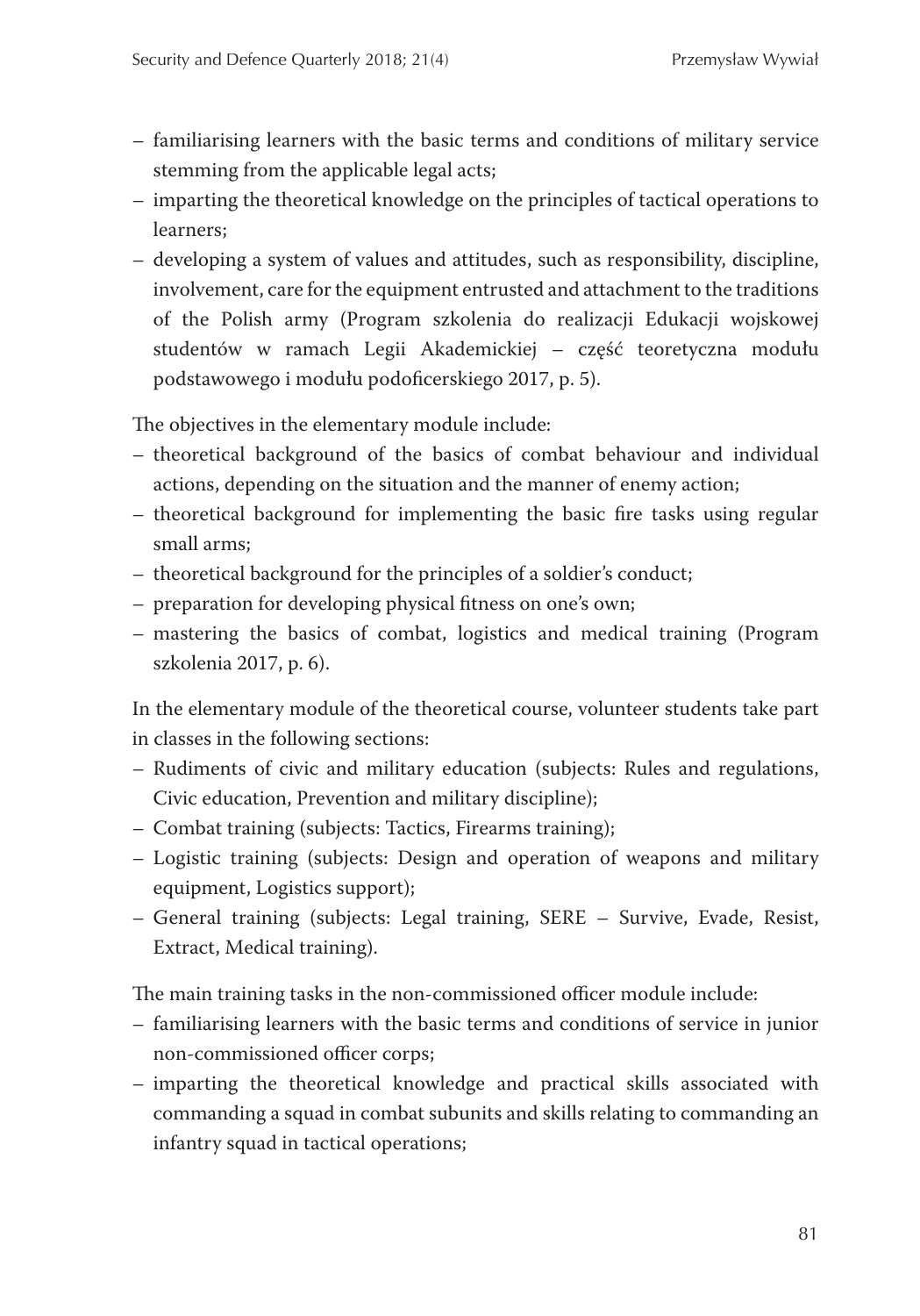– imparting the theoretical knowledge and practical skills associated with methodology of military training.

The objective of the training in the theoretical part of the non-commissioned officer module is to impart military knowledge on:

- commanding a squad in tactical operations;
- squad fire control in defence and attack;
- preparing combat documentation and issuing operation orders;
- acting in the role of an instructor;
- serving the function of an educator to the soldiers in the squad;
- handling communications at the squad level (Program szkolenia 2017, pp. 7-8).

In the non-commissioned officer module, as part of the squad commander training, trainees were to receive classes in, inter alia, commanding; the role of squad commander in commanding, training in educating; military commanding in a small group; breakdown and principles of preparing combat documentations; squad commander's activities in the battlefield (leading a march under protection, defence, attack).

As part of the instructor (methodological) training, learners were to have classes on, inter alia, the principles, methods and forms of military training; the role of leader and instructor in the training process; preparing training documentation; methods of teaching rules and regulations, tactics, firearms training; methods of teaching types of armed forces (Program szkolenia 2017, pp. 28-29).

Eventually, however, implementation of the non-commissioned officer module within the theoretical course was abandoned. The reason for this was most probably the fact that the decision on launching the programme was made too late; also, the fact that the process for schools of higher education to join the programme is very long. All of this caused substantial delays in commencing the theory classes.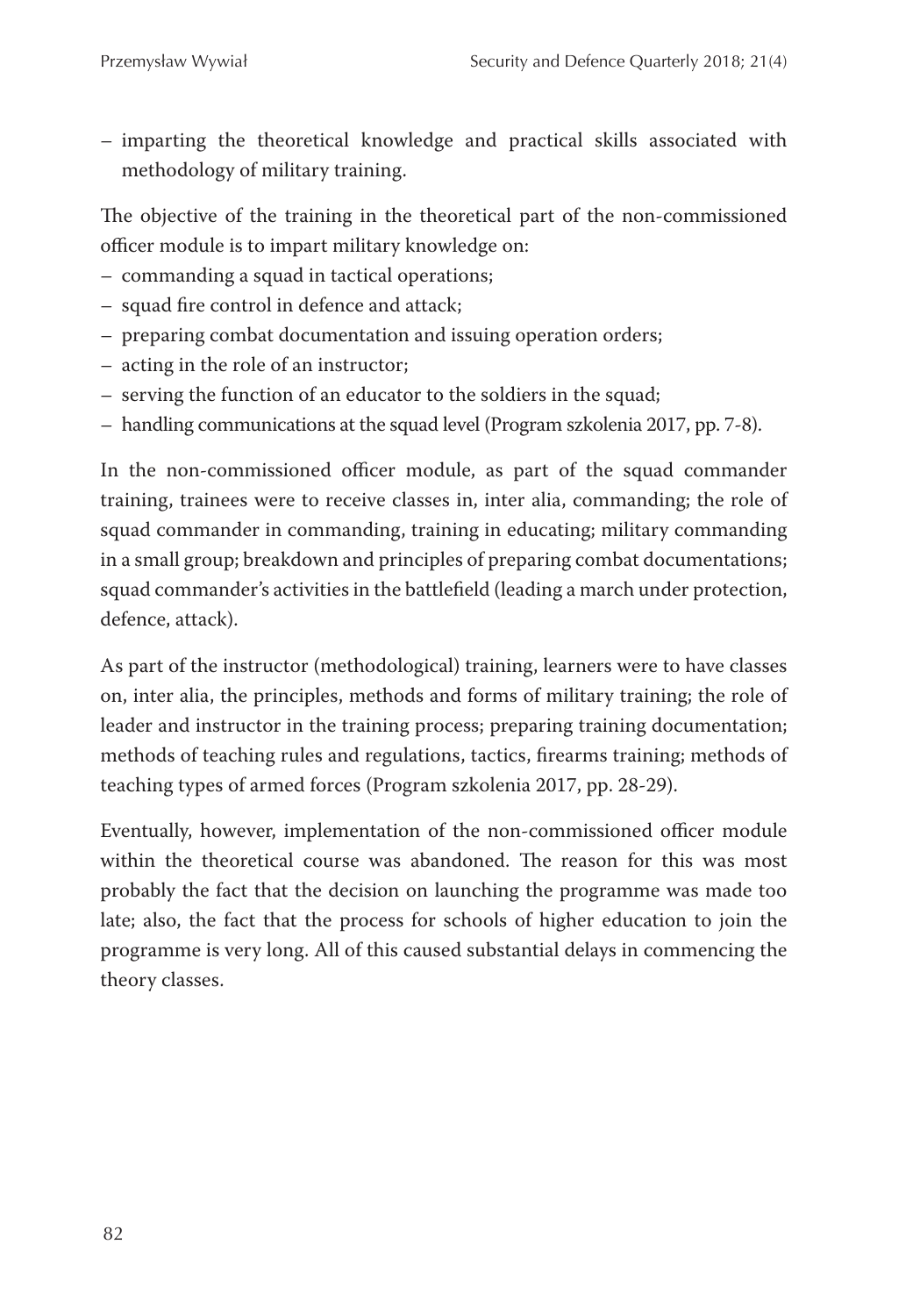### **Assumptions about military training of students during holidays**

According to the assumptions, the students who successfully completed the theoretical module and are fit for military service ('health category A') are entitled to file applications for call up to military training at training centres and military units during the holidays (Glińska n.d.). The elementary module lasts for three weeks and ends with an examination and a military oath. After completion, project participants who did not file applications for the non-commissioned officer module are granted the rank of reserve private. Individuals who complete this module and file applications for the non-commissioned officer module receive two-months' leave and then continue the training in the non-commissioned officer module which is followed by a non-commissioned officer examination, after which they are promoted to the rank of reserve corporal.

The following training centres and military units were selected to conduct military training of students during the 2018 holiday break:

- Artillery and Armaments Training Centre in Torun;
- Aviation Engineering Training Centre in Dęblin;
- Air Force Training Centre in Koszalin;
- 22nd Carpathian Brigade of Mountain Infantry in Kłodzko;
- Land Forces Training Centre in Poznan;
- 41st Base of Training Aviation in Deblin;
- Logistics Training Centre in Grudziądz;
- 100th Communications Battalion in Wałcz;
- Navy Training Centre in Ustka;
- Naval Base Command in Gdynia;
- Engineering and Chemical Defence Troops Training Centre in Wroclaw;
- Communications and Information Technology Training Centre in Zegrze;
- Naval Base Command in Świnoujście.

The training will take place in two rounds (in each of them, 2,500 volunteer students are to be trained):

Round I:

- elementary module  $(1<sup>st</sup>-20<sup>th</sup>)$  July);
- non-commissioned officer module  $(23<sup>rd</sup>)$ uly  $10<sup>th</sup>$  August).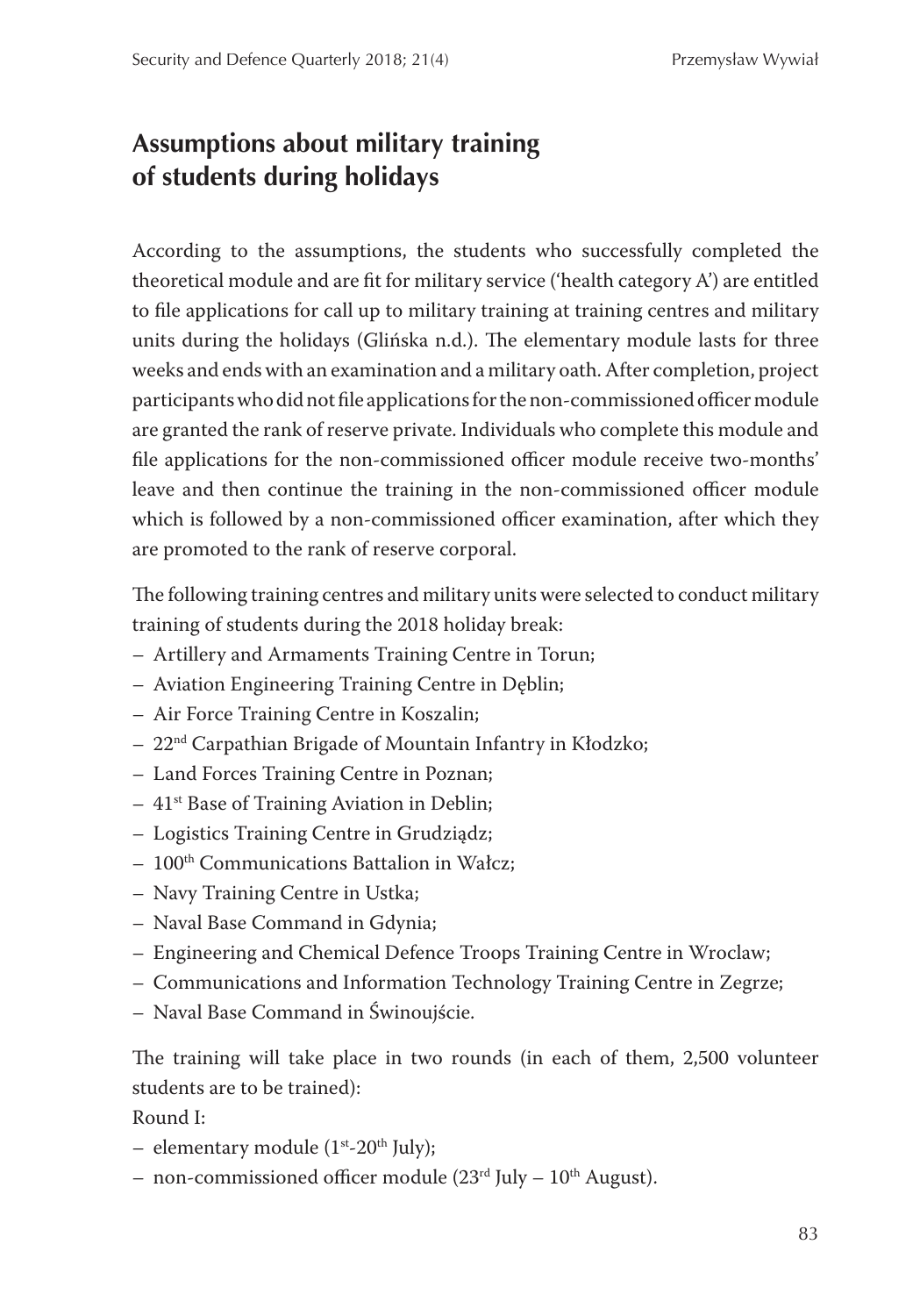Round II:

- elementary module  $(12<sup>th</sup> August 1<sup>st</sup> September);$
- non-commissioned officer module  $(4<sup>th</sup>-22<sup>nd</sup> September)$ .

According to the announcements, this is going to be very intensive training  $(12$  hours daily) with the emphasis placed on practical classes. The programme includes intensive firearms training as well as training in the basics of tactics, battlefield medicine, topography and general military knowledge.

Participants in the training will receive payment. Pursuant to the Regulation of the Minister of National Defence of  $13<sup>th</sup>$  January 2017 on the rates of basic salary of non-professional soldiers and allowances for the basic salary of non-professional soldiers, each student taking part in the practical part of the training will receive PLN 91.20 for each day of firing-range drills (Pilotażowy program 2018).

Beginning from the next academic year, the Ministry plans to rearrange the training into three modules for future privates, non-commissioned officers and officers of the reserve.

### **Conclusions**

The pilot project *Military education for students within the framework of the Academic Legion* is harmonised with the broader programme of rebuilding the reserve (including the personnel) of the Armed Forces of the Republic of Poland without having recourse to restoring conscription. The model based on combining theoretical classes at universities and colleges and practical training at training centres and military units is also consistent with the tradition of training of students and graduates dating back to the inter-war period (between the world wars). The advantages of this solution certainly include the relatively low costs of training reserve soldiers and officers compared with stationary training. The personnel can equally well serve in operational forces and territorial defence.

Classes incorporated into the academic year and supplemented with short-term, well-paid holiday training do not imply a 'break in life' but are rather perceived as an adventure, an opportunity to gain experience, the first step on the way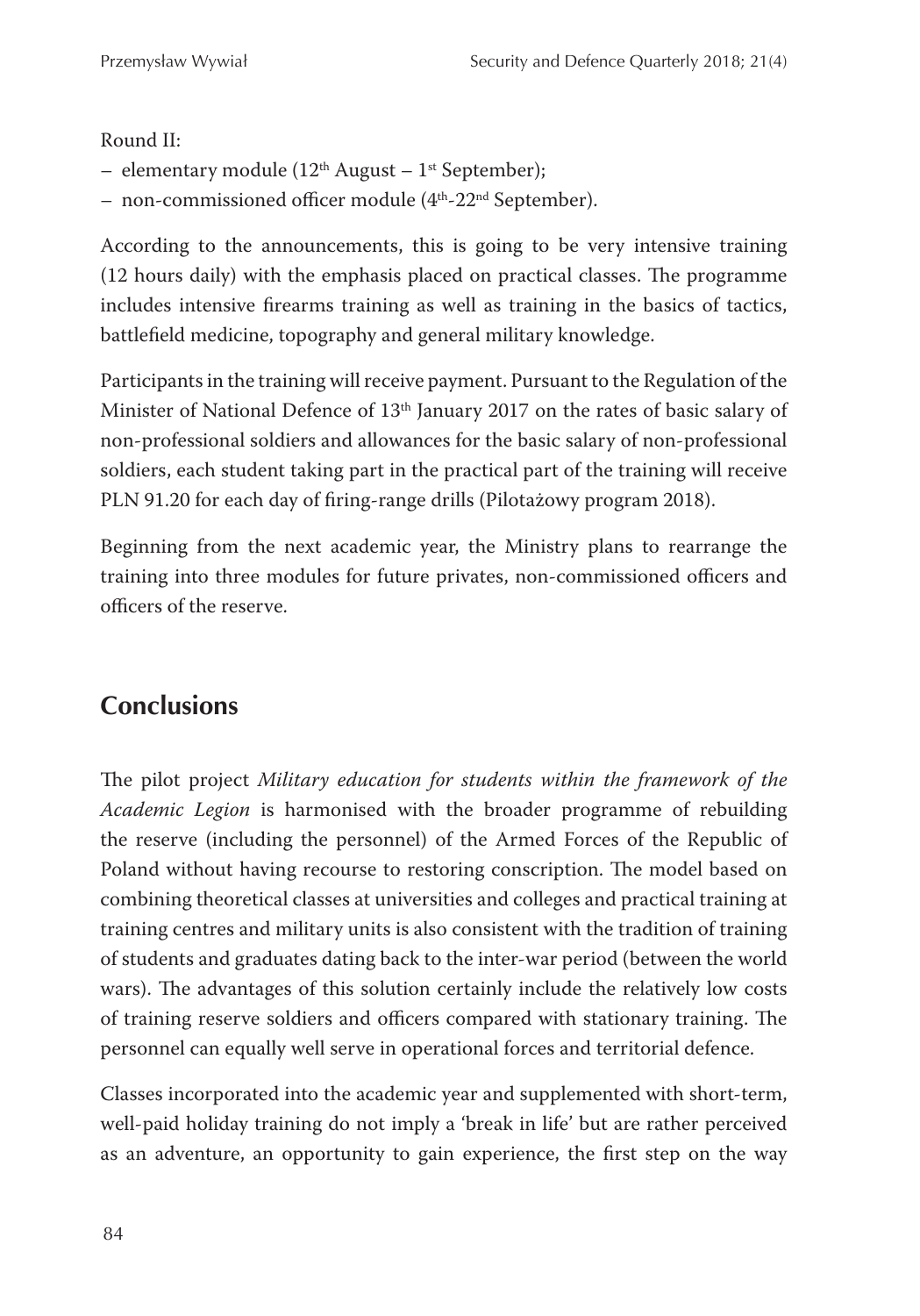to professional service, and also simply a fulfilment of patriotic obligation. Consideration in this respect should be given to solutions concerning reserve service, opportunities for acquiring additional qualifications and being promoted. With regard to the fact that conscription is not to be restored, there is a need for a system of incentives for volunteers, not just students, who will take part in military training and service in the reserve. These might be e.g. reductions in university fees for reservists, extra points in contests for positions in the administration, or more broadly, in the public sector, attractive wages, additional insurance packets, etc.

The popularity of the pilot project is correlated with the popularity of pro-defence organisations and the so-called uniformed classes, which indicates the existence of a public security potential that must not be wasted. Military training of students also contributes to the positive attitude towards the army and matters related to state security among this group, which is even more important in view of the fact that it is the university graduates that make up the elite of the society and will be creating the policy and development of the state. The voluntary military training of university students as part of the Legia Akademicka programme also helps to rebuild the bonds that should connect society with the Armed Forces and to create a sense of responsibility for security of the country. Participation in it becomes an expression of patriotism and positive civic attitudes. Reserve noncommissioned officers not only strengthen the resources of the army reserve, but also become ambassadors of the army in society.

#### **References**

- Chmieliński, B., 2015. Szkolenie wojskowe studentów i absolwentów szkół wyższych w latach 1945-2015. In W. Łach and D. Radziwiłłowicz (eds.), *Wpływ doświadczeń II wojny światowej na przemiany organizacyjne i doktrynalne Wojska Polskiego w systemie obronnym państwa w nowej rzeczywistości społeczno-politycznej*. Wydział Humanistyczny Uniwersytetu Warmińsko-Mazurskiego, Olsztyn.
- Decyzja nr 146/MON Ministra Obrony Narodowej z dnia 13 lipca 2017 roku w sprawie wdrożenia programu pilotażowego edukacji wojskowej studentów w ramach Legii Akademickiej.
- Dziemianko, Z., Łagodowski, W., 2010. Edukacja obronna młodzieży akademickiej w II RP. *Przegląd Naukowo-Metodyczny. Edukacja dla Bezpieczeństwa*, 1, 79-86.